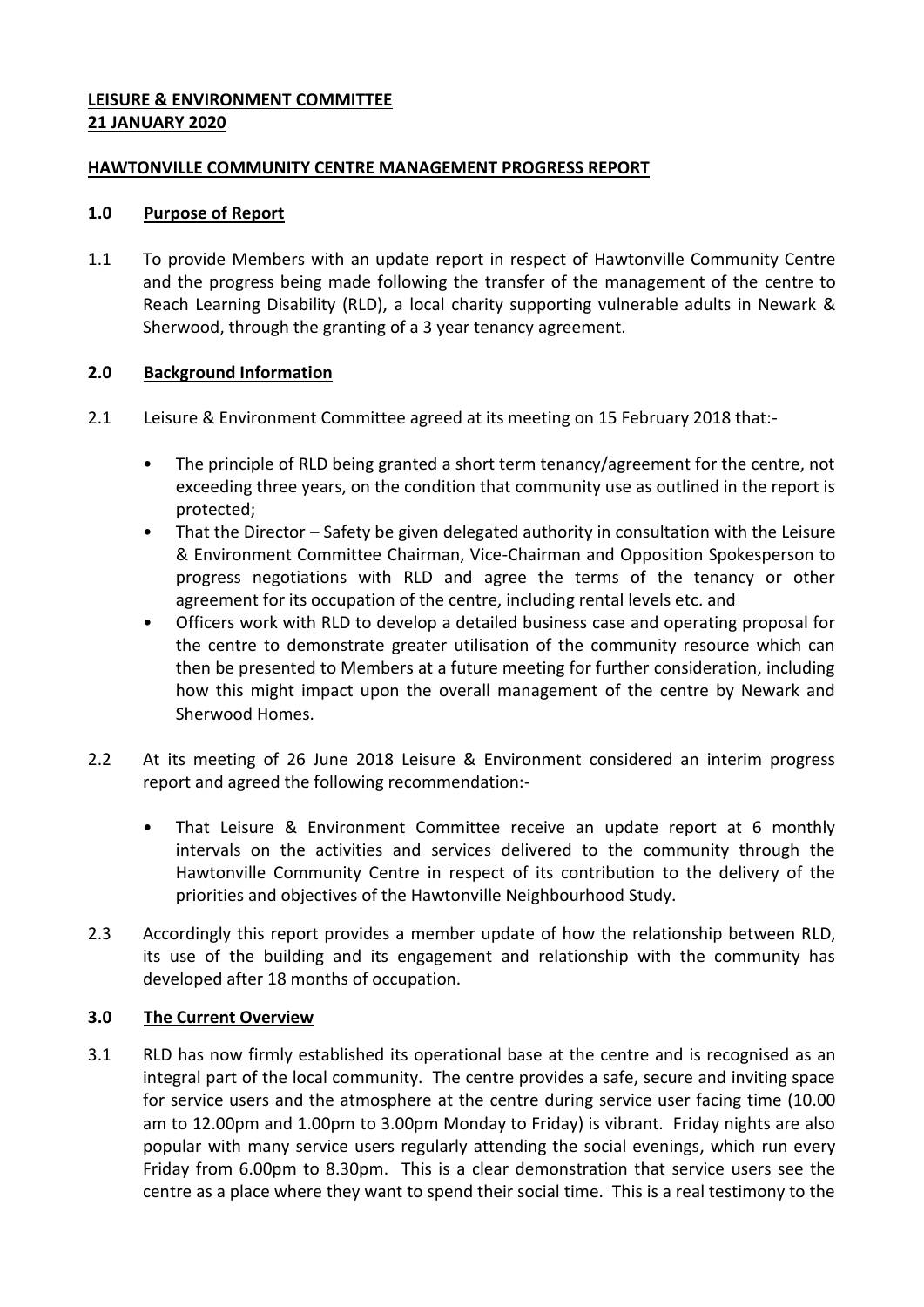relationship that exists between staff and volunteers and service users but equally because the building is perfect for such activities.

- 3.2 In 2018/19 face to face service user hours for the 120 service users was 23,827 and this figure is likely to increase in 19/20 as further enquiries are received from potential service users which will further enhance the sustainability and reputation of RLD. Service users use their personal budgets and elect to attend sessions that interest them from the programme delivered by the RLD team, which are designed to teach life skills and promote independence. In addition to increasing the number of service users, current service users are increasing their engagement with the programme and attending more sessions which is also increasing the number of supported hours delivered.
- 3.3 Since relocating to the centre, two service users have moved to the Hawtonville area and a further two are actively seeking accommodation in the locality so that so that they are closer to the centre. Furthermore two new members of staff have been recruited to support the service users, one of which is local resident. This appointment is in addition to the site caretaker/cleaner who also lives on the estate.
- 3.4 The ground floor of the centre is occupied by RLD Monday to Friday typically from 8.00am to 5.00pm and community access is available from 5.00pm to 10.00pm in the three communal areas during evenings and at weekends. The first floor rooms are now occupied by Reach Care following improvements including the installation of air conditioning, improved security, decoration and new carpeting funded by Reach Care and this arrangement is working well, and has brought largely redundant space back in to use thereby contributing to a more sustainable operating model. It is also worth noting that Reach Care have achieved an 'Outstanding' rating as a domiciliary care provider by the Quality Care Commission (CQC) which places it in the top 3% of providers nationally.
- 3.5 Currently community use of the centre remains positive with a number of community groups continuing to use the centre, including the Dance School (2 evenings each week and Saturday) and Yoga. A fitness session will restart shortly and children's party bookings remain popular with the local community and are growing gradually. Recently the centre was the focus of a Prince's Trust community project, which involved painting some of the rooms and works to the outside area to improve the appearance of the centre and grant funding was secured from the BNA Charitable Trust to replace the stage curtains. In addition Reach has been granted a 'Right To Occupy' the allotment site on Eton Avenue as a part of its day-care offer and has plans to develop the site more fully if a longer term lease can be secured.
- 3.6 Although RLD has reported a reduction in the levels of anti-social behaviour (asb) following a change in operating procedures and improved CCTV provision there are still some challenges with a small number of young people. However, RLD will continue to monitor the situation and liaise with the Council, its partners and the community to further reduce the indents of anti-social behaviour around the centre to maintain a safer environment for all.

# **4.0 Proposal**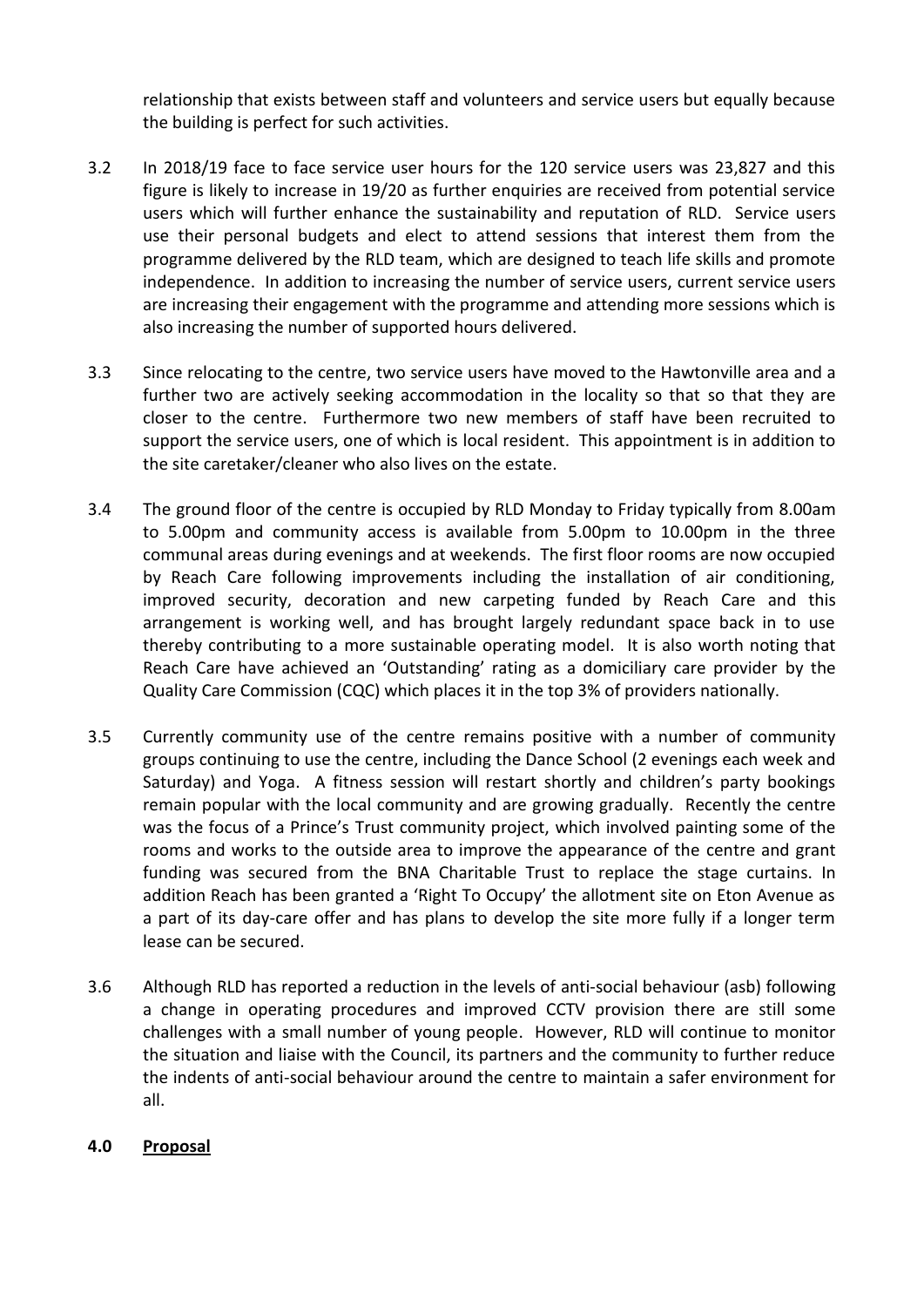4.1 That Leisure & Environment Committee note the content of the report and the progress made by RLD following its first 18 months of occupancy of the Hawtonville Community Centre following its relocation in April 2018 as part of a three-year tenancy agreement.

## **5.0 Equalities Implications**

5.1 This is primarily a progress report for update and information purposes only and has no anticipated equalities impact in respect of the various protected characteristic groups. RLD is an organisation that delivers services to disabled adults. It also offers community access during evenings and at weekends to the wider community and it is not anticipated that the tenancy agreement will have any adverse impact in this regard.

## **6.0 Impact on Budget/Policy Framework**

- 6.1 Day to day operational costs including NNDR, utilities, administration and cleaning staff, minor repairs and statutory health and safety management costs are now the responsibility of RLD and this is offset by it retaining income from user groups subject to an agreed equitable share of any surplus income over expenditure as recommended by Members and as defined within the lease agreement. As can be seen from the report community costs were greater than income generated during the first year of occupation.
- 6.2 Major repairs and renewals associated with the centre remain with the District Council as landlord and such costs will be managed appropriately and contained within the existing budget provision for the Council's neighbourhood centres.

### **7.0 Financial Implications (FIN19-20/6415)**

7.1 The agreement passports all day to day running costs of the Centre on to RLD, but also allows them to generate the income made by the centre. The impact of this on the budget is zero in terms of the forfeited income against the reduced expenditure. The Council retains liability for the major repairs and renewals for which it currently has budget provision for 2019/20.

There is, within the agreement, a clause relating to a split of the profits made within the facility. Any income from community use made in excess of all expenditure incurred in running the facility will be split equally between the Council and RLD.

# **8.0 RECOMMENDATION**

**That Leisure & Environment Committee note the content of the progress report detailing activities and services delivered to the community through Reach Learning Disability's occupation and management of the Hawtonville Community Centre in 2019/20.**

### **Reason for Recommendation**

**To monitor and review the operational management and sustainability of the Hawtonville Community Centre by RLD.**

### Background Papers - Nil